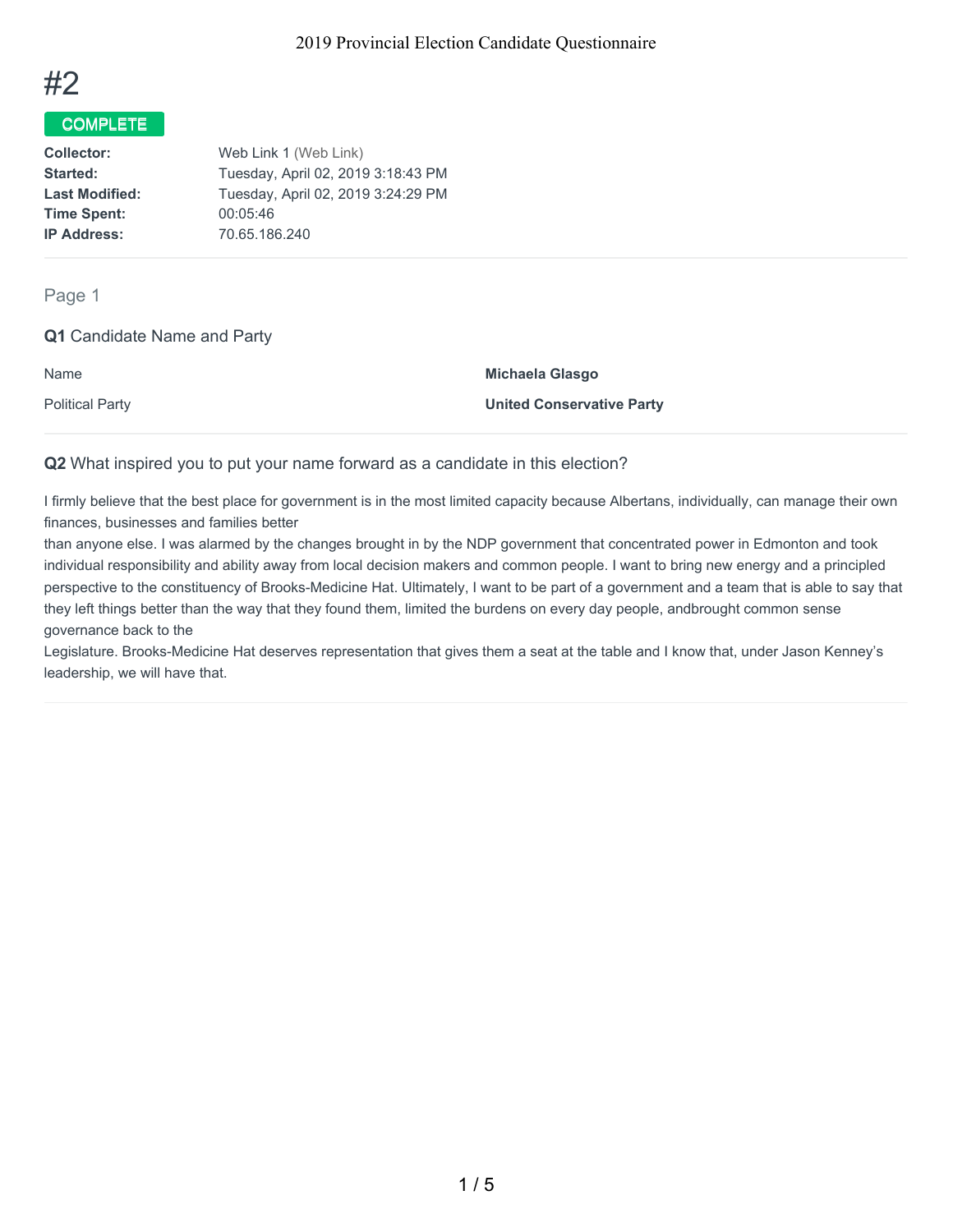#### **Q3** What experience do you have that you feel will assist you in being an effective elected representative?

I have dedicated my life to advancing conservative causes at home and across the country. I have cultivated relationships with many federal Members of Parliament as well as Members of the Legislative Assembly, and fellow candidates, here in Alberta.

I have a degree in Political Science from the University of Lethbridge. During my time in Lethbridge, I was a key part of Rachael Harder's campaign team, taking part in strategic planning, organizing and assisting her in her strong victory.

In 2017 I was honored to have been asked to speak in the House of Commons. Following that I tabled a successful petition (e-1310) with over 25,000 signatures, in Ottawa that called on the Trudeau Liberals to recognize Female Genital Mutilation as a barbaric practice that endangers women and girls. The petition had such wide spread support that the Liberal government capitulated and, therefore, committed to keeping FGM listed in the citizenship guide, warning newcomers of its harms.

In 2018, I was flown to Ottawa again and invited to speak before a parliamentary committee as a witness. I was honored to be able to speak about the merits of women in the conservative movement and denounce quota systems in favor of approaches that reward the hardworking women and men who run in nominations and for elected office.

For 3 years I also worked for Cypress Medicine Hat MLA, Drew Barnes as his Press-Secretary as well as oversaw various portfolios including Health, Energy and Finance. I was also able to work in his constituency office assisting constituents with their needs and navigating government bureaucracy which proved to be both challenging and very rewarding.

I am proud to have been a volunteer in the Unity movement that united the Progressive Conservative and Wildrose parties. I have also served on Jason Kenney's leadership campaign.

In my spare time, I have been heavily involved as an an executive member, and director at large, in legacy Wildrose Constituency Associations, Conservative Party of Canada Electoral District Associations, Youth Advisory Boards and United Conservative Party Constituency Associations.

Currently, I own and operate a consulting business in Medicine Hat.

#### **Q4** What do you see being the most important issues facing our region?

I have been doorknocking for over a year for this campaign -- first with my nomination and, finally, in preparation for the general election.

The stories that I have heard have touched my heart and motivated me to be the best representative that I can be, if granted the opportunity on April 16.

Largely, the concerns here in Brooks-Medicine Hat mirror the concerns of the rest of the province. Constituents are concerned with the mounting debt accumulated by the NDP -- a projected \$95B by 2023 -- as well as the reality that someone will have to pay for this fiscal mismanagement in the future.

I have also run into many people who are unemployed. They are concerned that, with Alberta's current fiscal situation and general lack of competitiveness for our energy sector, that jobs will not be easy to come by, in Alberta, if the NDP get another term.

Constituents are also concerned about the lack of access to markets for our regions. More than once a day, I hear from the people of Brooks-Medicine Hat about the dire need to build pipelines to tide water. They know that we need a government that stands up to Justin Trudeau as well as foreign funded groups who are trying to block our pipelines.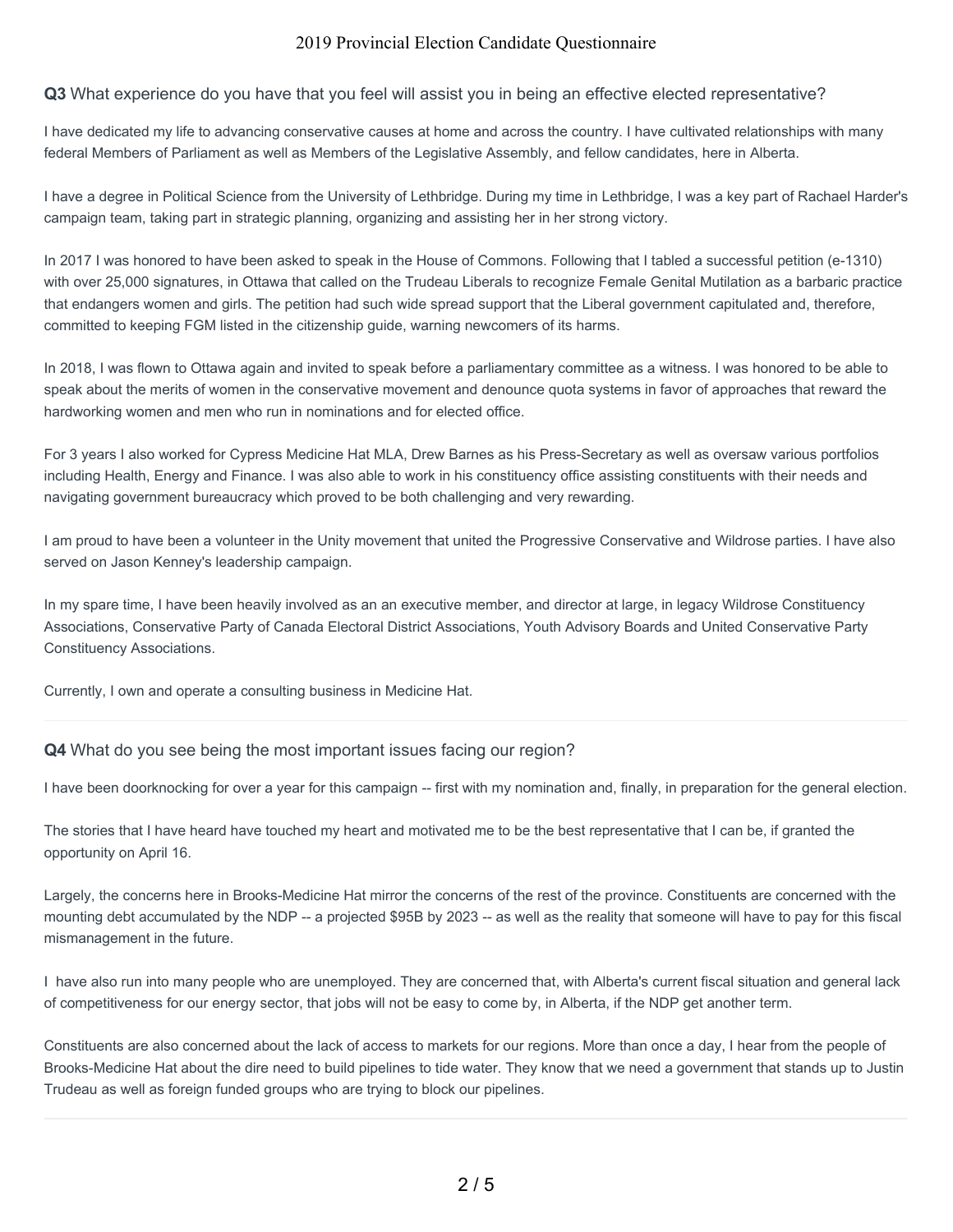#### **Q5** What does your party believe are the most important issues facing our province?

We believe what we hear from everyday Albertans on the doors and in conversation at coffee shops across the province. The most important issues facing Albertans in this election are jobs, the economy and pipelines.

#### **Q6** What policies in your party platform will benefit and improve the lives of your constituents? How?

I firmly believe that all of our United Conservative Platform points will positively impact Brooks-Medicine Hat.

In my time on the doorsteps, there is over-whelming support for scrapping Rachel Notley's Carbon Tax. As we know, the Carbon Tax punishes everyday Albertans for things like heating their homes, driving their kids to hockey practice and heating their barns in the cold months to keep their calves alive.

In the following questions, I will outline, more specifically, elements of our platform that will benefit Brooks-Medicine Hatters.

**Q7** What is your party's plan to equip secondary and post-secondary students for their future roles in the workforce?

We believe in the potential of the next generation but know that they need the support to be able to come into the workforce and pursue their passions.We are proposing to:

- Increase support for Skills Canada Alberta, a non-profit group dedicated to the promotion of careers in technology and skilled trade, so that young Albertans can participate in its Skills Canada National Competition and demonstrate their skills and talent on the national and world stage.

- Support the creation of an Alberta Trades Hall of Fame to honour Albertan tradespeople who have made a difference in our province.

- Expand the Women Building Futures program to support women who wish to pursue opportunities in the skilled trades.

- Work with other provinces and territories to better harmonize provincial mobility for apprentices and skilled tradespeople.

- Expand the apprenticeship model to other careers such as coding, green technologies, and others.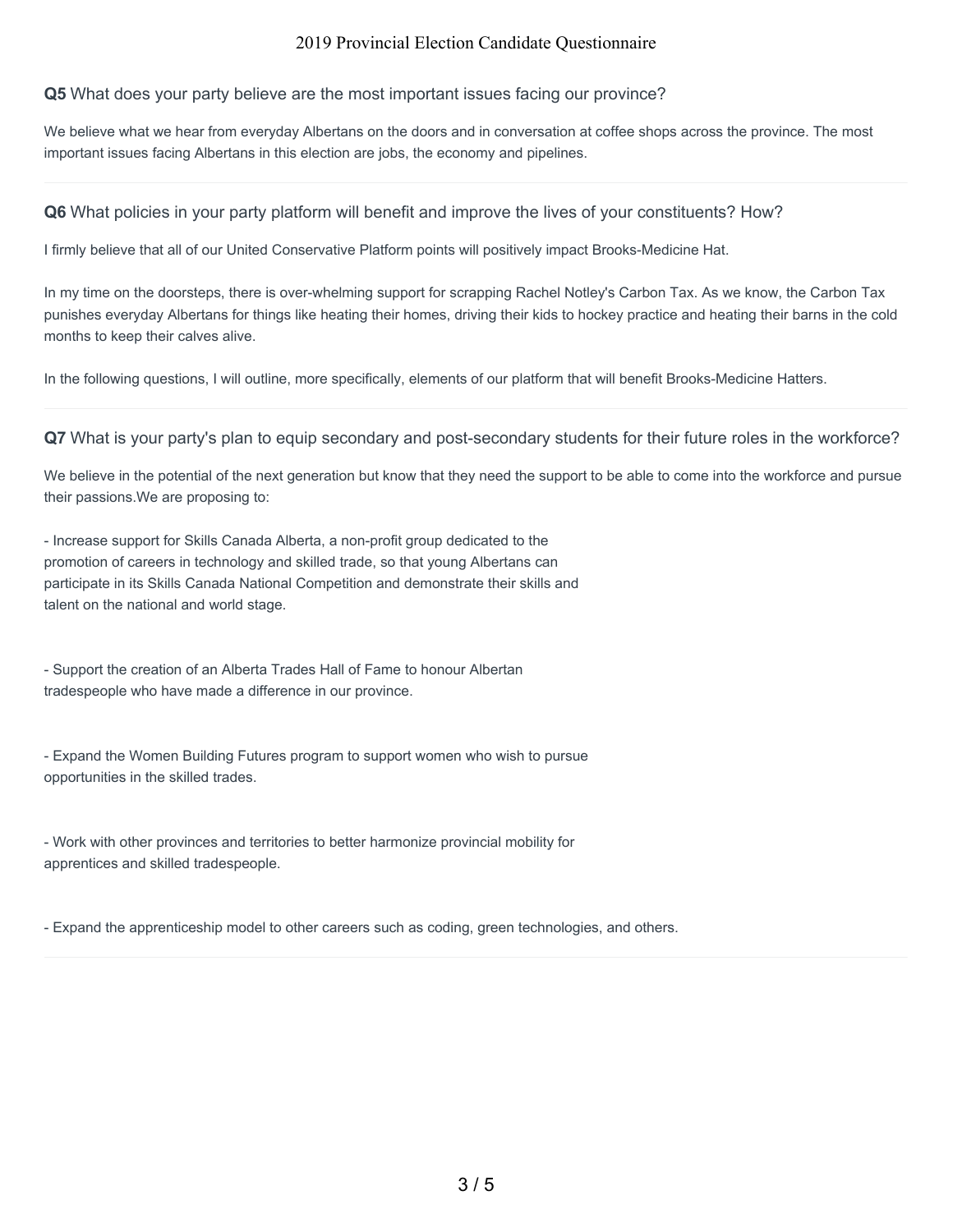**Q8** What is your party's plan in regards to our health care system and how it will serve Albertans into the future?

The NDP have seen wait times grow across the board, while spending nearly \$3 billion more on health care.

A UCP government will commit to reducing surgical wait times to no more more than 4 months.

A United Conservative government has committed to a Public Health Care Guarantee Maintaining or increasing health spending in a universally accessible, publicly funded health care system. We will also commit to improving the system to deliver the world-class health care systems Albertans deserve. As such, UCP Leader Jason Kenney has previously announced a comprehensive review of AHS performance. Any savings found through this review will be re-invested back into the healthcare system.

The UCP will spend \$100 million on a new mental health and addictions strategy to help fight the opioid crisis in Alberta. The UCP will tackle the most serious challenges in our health care system, and build a system that delivers better outcomes for Albertans. Those facing addictions, especially to opioids, need compassionate care and more resources focused on getting them out of the cycle of addiction.

Drug consumption sites are a proven harm reduction strategy and existing sites would remain under a UCP government. Further sites will require research, and community consultation so that the impacted communities are not left dealing with the types of challenges that have emerged around existing drug consumption sites

The UCP will ensure that Albertans are getting the best value and outcomes for the money that they spend on health care.

Albertans deserve the best healthcare in the world. A UCP government will be focused on results.

## **Q9** Does your party have a pathway to balance the provincial budget? If so, can you explain your party's plan?

Alberta's spending has been out of control. Multi-billion dollar deficits each year mean that Alberta is heading toward a \$100 billion debt wall. It is not right to burden our kids and grandkids with this government's mismanagement. Their debt and deficits are crowding out spending on essential services. We now spend more on interest than 17/21 government departments. We have a credible, costed, independently verified plan to balance the budget within our first mandate.

**Q10** Does your party have a plan to reduce reliance on royalty revenues? If so, explain how.

Our energy sector is a remarkable success story, a global leader in environmental standards, labour standards and technological innovation. Unlike the NDP which has shown their underlying opposition to the development of our resources, a United Conservative government will proudly stand up for 151 000 energy workers across this province.

## **Q11** Describe your strategies and policies for Business Competitiveness:

.

We know that business competitiveness is essential to a thriving economy and a thriving Alberta. The Job Creation Tax Cut is the centerpiece of our platfor which lowers corporate tax from 12% to 8% over 4 years, reigniting the economy and creating 55,000 jobs. We also know that over-regulation has killed projects in Canada, and Alberta, specifically Energy East. It is essential that we get our regulatory process under control. The Open for Business Act will address red-tape and reduce our regulatory burden on business by 1/3